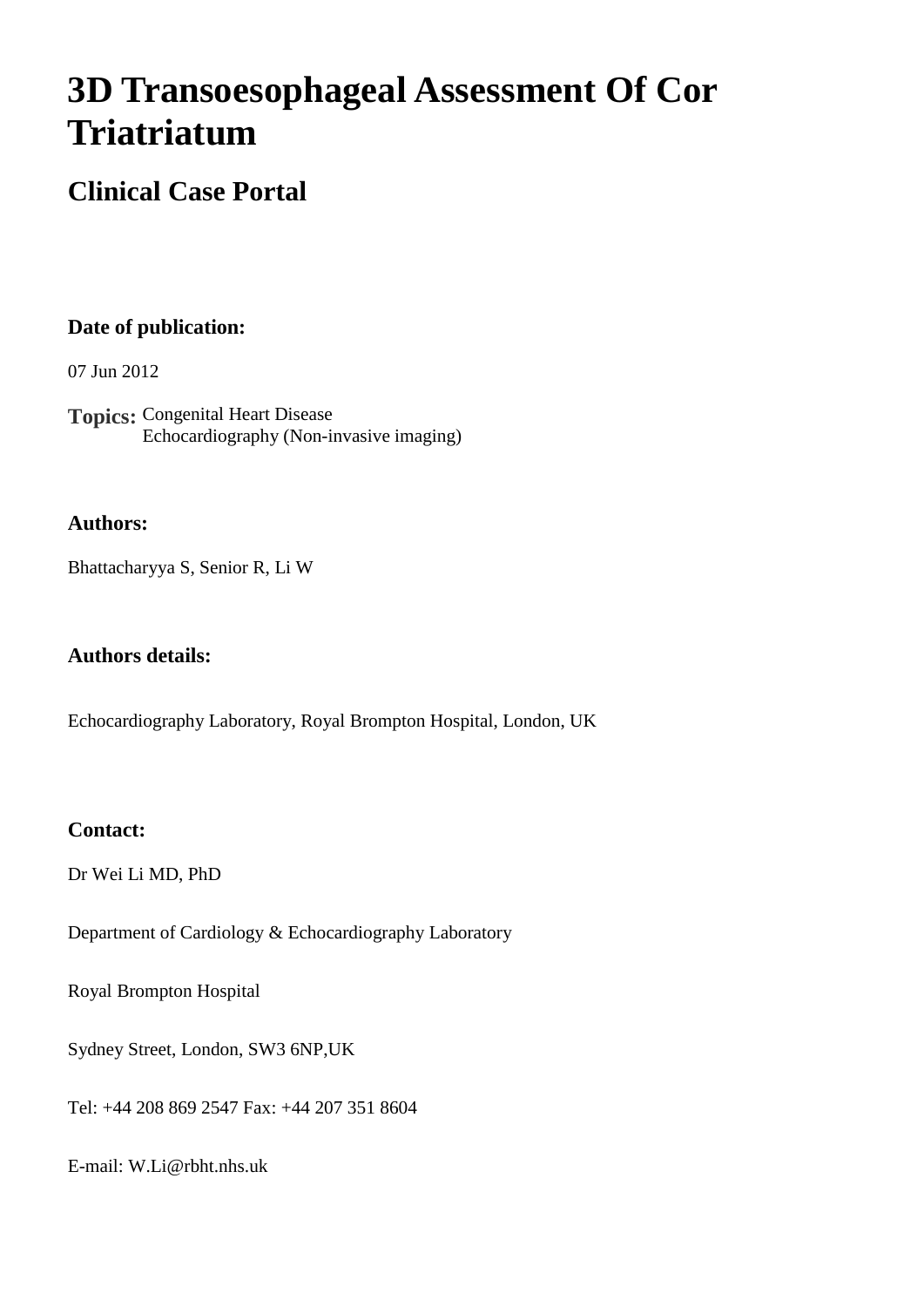#### **Introduction**

Cor Triatriatum is a rare congenital abnormality whereby the atrium is divided into two chambers by a fibromuscular membrane thought to be caused by failure of resorption by the common pulmonary vein. The membrane is fenestrated which allows blood to flow between the two atrial chambers. Symptoms depend on the associated degree of obstruction caused by the membrane; which may cause impaired pulmonary venous flow and development of pulmonary hypertension. Cor triatriatum is associated with other abnormalities including atrial septal defect, anomalous partial pulmonary venous return, bicuspid aortic valve, persistence of a leftsided superior vena cava and mitral regurgitation.

#### **Case Report**

 We present a 54 year old man who presented with palpitations and was found to be in atrial fibrillation. He was in functional New York Heart. Association Class 1. Panel A. Two dimensional (2D) transoesophageal echocardiogram (TEE). A membrane divides the left atrium (LA). Panel B. Three dimensional (3D) TEE. Fibromuscular membrane divides the LA into two chambers. Fenestration within the membrane is seen together with a communicating orifice between the upper and lower chambers measuring 1.2cm<sup>2</sup>. Panel C. Zoom 3D TEE. Thin, walled fenestration (dashed arrow) together with orifice between chambers (solid arrow). Panel D. 3D TEE Colour. Turbulent from the superior to inferior chamber via the orifice in the membrane is demonstrated. Mean gradient across the orifice is 3mmHg suggesting only mild obstruction. The patient had mild mitral regurgitation.

#### **Conclusion**

The 3D images demonstrate the precise morphological features and functional consequences of this rare abnormality.